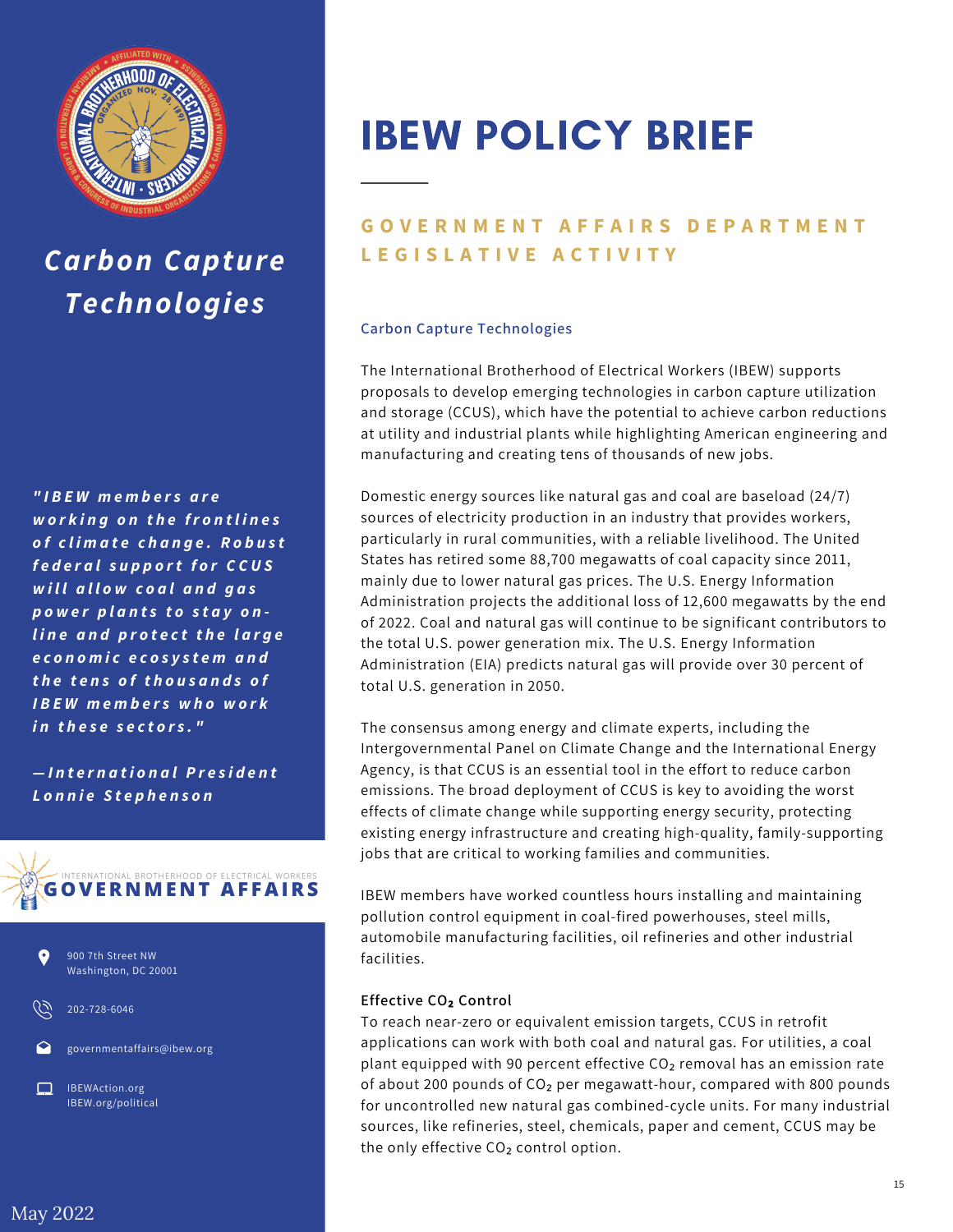#### **Fueling the Economy and Energy Independence**

The deployment of advanced coal technology and CCUS will provide the United States with a path to enhanced oil recovery, energy independence and greenhouse gas emission reductions. The commercialization of CCUS would also provide the United States with a critical technology it could export to other countries that are significant consumers of fossil fuels, like China and India.

#### **Recent Developments**

The Energy Act of 2020, which was passed with strong bipartisan support, created several research and pilot programs to support the development of carbon capture and direct air capture technologies. Among the new programs developed are:

- A general research and development program for carbon capture technologies that is authorized at \$230 million annually and gradually decreases to \$150 million by 2025
- A large-scale carbon capture pilot project program authorized at \$225 million for 2021 and 2022, \$200 million for 2023 and 2024, and \$150 million for 2025
- A new program for demonstration programs two focused on capture at natural gas facilities, two at coal facilities and two for emissions at other industrial facilities with funding for \$400 million annually through 2024 and \$600 million annually in 2025
- A new research, development and demonstration program to examine methods, technologies and strategies for large-scale removal of carbon dioxide from the atmosphere

The Bipartisan Infrastructure Law (BIL) creates several new programs to support the research, demonstration and commercialization of carbon capture technologies. These include:

- \$3.5 billion for Regional Direct Air Capture Hubs, which would create four direct air capture hubs (facility, technology or system that uses carbon capture equipment to capture carbon dioxide directly from the air)
- \$2.5 billion for Carbon Storage Validation and Testing for Development of new or expanded commercial largescale carbon sequestration projects and associated carbon dioxide transport infrastructure, including funding for the feasibility, site characterization, permitting, and construction stages of project development
- \$2.1 billion for Carbon Dioxide Transportation Infrastructure Finance and Innovation Program to establish and carry out a large-capacity, common carrier infrastructure with associated projects in all major carbon-dioxide emitting regions of the United States
- \$355 million for energy storage demonstration projects, including carbon capture technologies and direct air capture technologies

All carbon capture and direct air capture programs created under the BIL require construction and maintenance workers to be paid prevailing wages.

#### **Pending Priorities**

#### Enhance the 45(Q) Tax Credit

The IBEW, energy labor unions and industries that rely on fossil fuels support the reauthorization of the 45(Q) tax credit. The tax credit, which is set to expire at the end of 2025, provides a financial incentive for coal and natural gasfired power plants and other large industrial sources that rely on fossil fuel to invest in carbon capture and sequestration. Currently, carbon dioxide that is emitted from a power plant or industrial source and is geologically sequestered would receive around \$32 per metric ton. That value will steadily rise to \$50 per metric ton by 2025. The IBEW and other energy labor unions, as well as the fossil fuel industry, support extending the 45(Q) tax credit beyond 2025 and increasing its value in order to make carbon capture technologies more commercially viable.